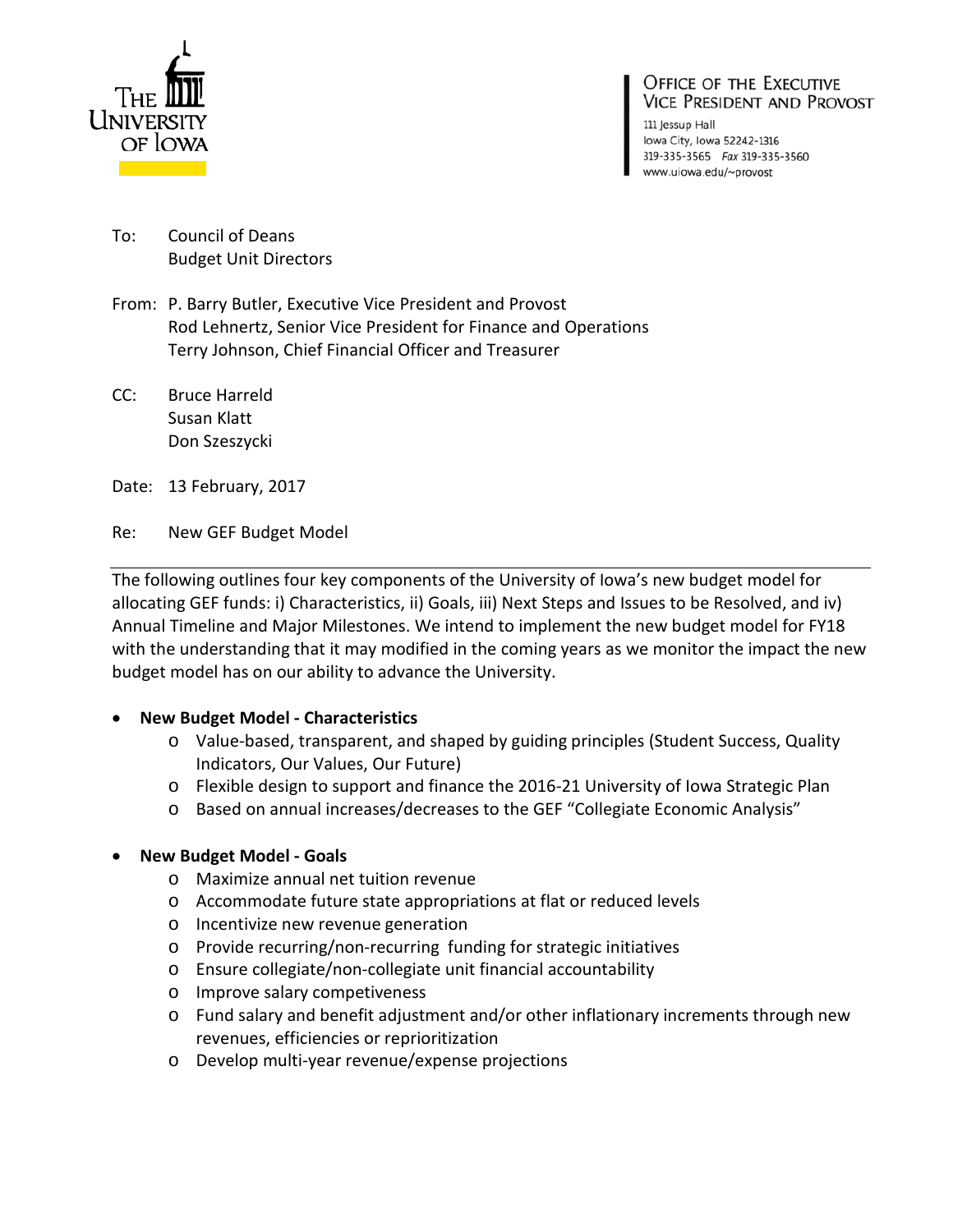## • **New Budget Model – Next Steps and Issues to be Resolved**

- o In consultation with collegiate deans and non-collegiate unit leaders, finalize allocation principles/rules for "Collegiate Economic Analysis." The allocation principles/rules will be reviewed annually and adjustments will be made if necessary.
- o Appoint "Shared Cost Center Advisory Committees" responsible for reviewing and advising non-collegiate units. Each committee (see, page 4) will meet throughout the year to review efficacy of unit activities and annual budgets.
- o Strategic initiative funding to be sourced by:
	- o Savings identified through Shared Cost Center Advisory Committees and TIER
	- o Adjustments in state appropriations
	- o Other institutional recommendations regarding tuition rate adjustments and/or enrollment adjustments
- o Strategic initiative requests to be made through annual process. Collegiate/Non-Collegiate Budget Committee leaders meet once a year to finalize and allocate annual strategic initiative funding.
- o Determine collegiate unit "base" adjustments utilizing "Collegiate Economic Analysis" and other collegiate performance metrics. If adjustments are recommended, the implementation timeline will be based on the degree of adjustment.

# • **New Budget Model - Annual Timeline and Major Milestones**

## o **October 1**

- "Collegiate Economic Analysis" metrics analyzed and adjusted based on previous fiscal year actuals (e.g., tuition revenue, student headcount, faculty/staff FTE, research awards, building space costs, mid-year recurring collegiate/noncollegiate unit budget adjustments)
- Collegiate units collaborate with Enrollment Management staff to determine enrollment/student aid goals for upcoming fall

# o **December 15**

 Each collegiate unit's tuition revenue adjusted by BOR-approved tuition inflation and/or anticipated change in tuition supplements (if applicable)

### o **January – February**

 Each collegiate unit's tuition revenue adjusted by projected enrollment and/or student aid adjustments

# o **March 1**

- Non-collegiate units develop proposed budgets for upcoming fiscal year
- Shared Cost Center Advisory Committees meet with non-collegiate units and approve unit budgets
- o **April 1**
	- Funds available for annual strategic initiatives finalized
- o **May 1 (Budgets Finalized – Predictor Step)**
	- **Unit budgets finalized by Chief Budget Officer**
	- Annual increase/decrease in state appropriations known
	- Collegiate units develop proposed direct expense budgets based on projected net revenues and shared cost centers approved budgets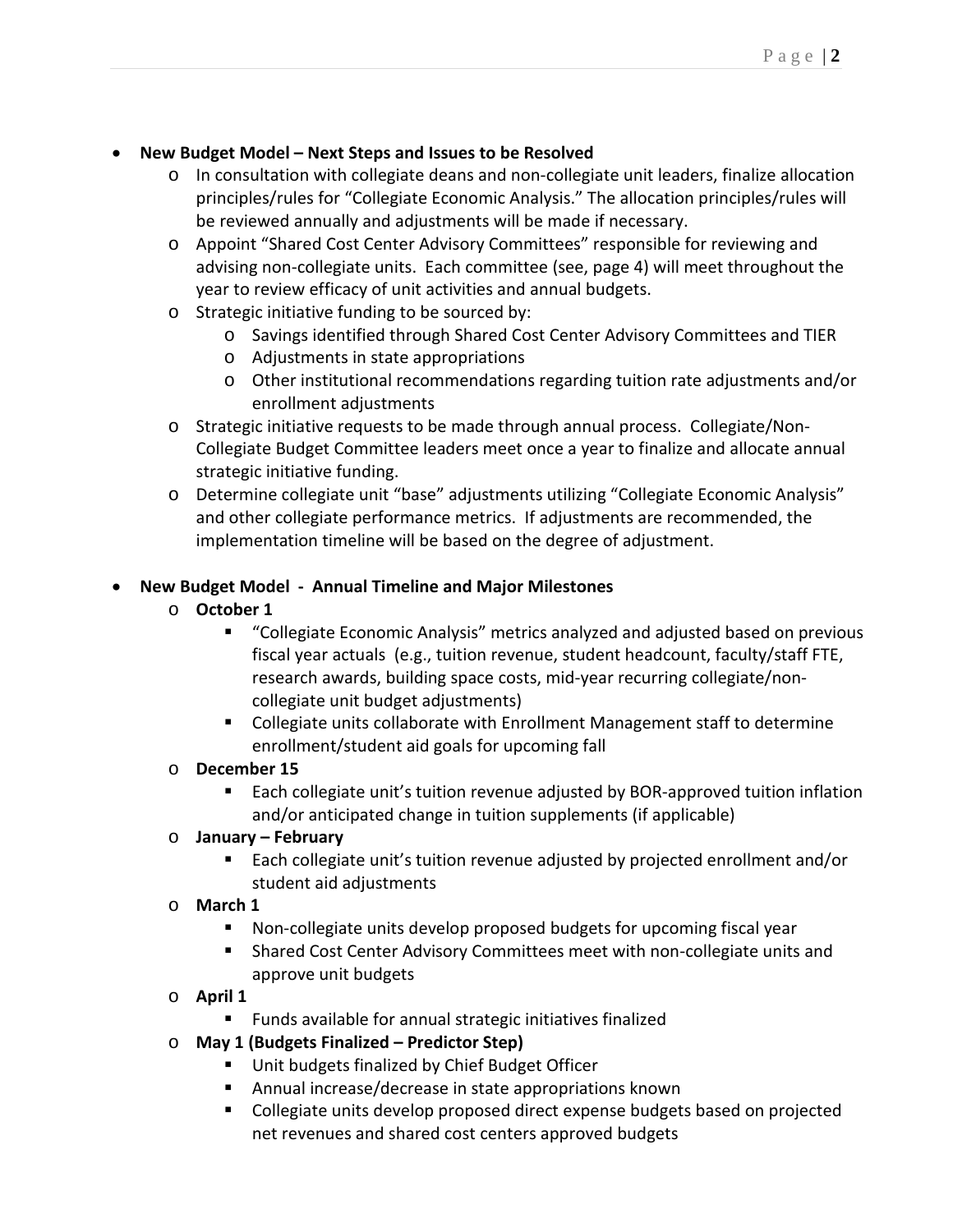Strategic initiatives approved and awarded

#### o **September 15 (Budget Adjustments – Corrector Step)**

- Variances between actual fall enrollments and projections identified
- Each collegiate unit's tuition revenue adjusted by enrollment variances
- **Enrollment meets or exceeds projections:** 
	- Additional resources allocated to collegiate unit based on tuition allocation methodology
- **Enrollment does not meet projections:** 
	- Collegiate unit must return allocated resources based on tuition allocation methodology.
	- Collegiate unit determines ability to repay allocation options for repayment may include utilization of non-recurring GEF funds, unit non-GEF funds or loan from central resources.